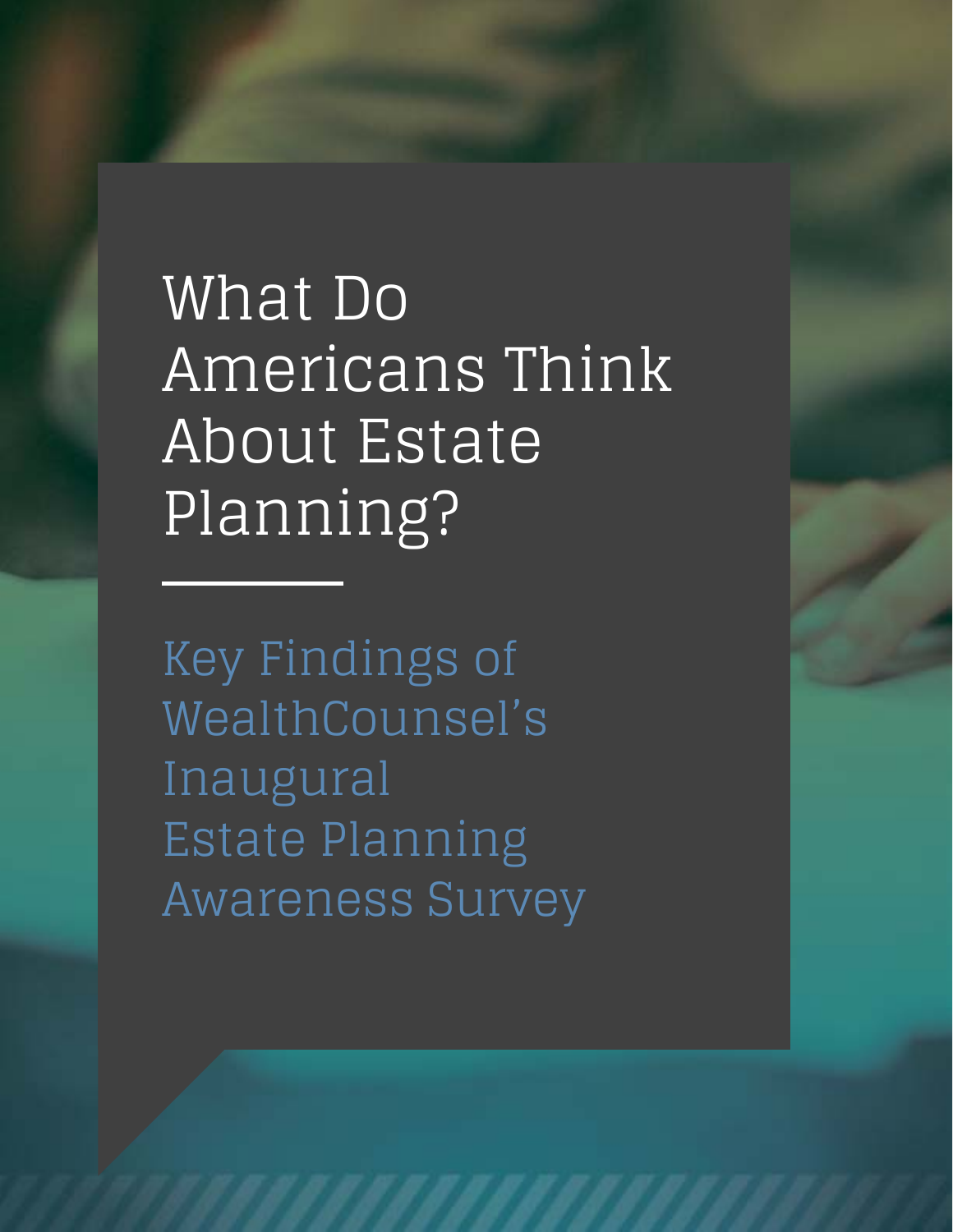

#### Nearly half of all respondents believe that estate planning is only for the ultra-rich and most people don't need it.

While this view is common among Americans, it couldn't be further from the truth. Proper estate planning can help people across the wealth spectrum to achieve numerous goals.

For example:

- Parents may want to designate a guardian for their children.
- Homeowners could seek to ensure that their homes are transferred to their designated beneficiaries in the event of death.
- Business owners may want to keep their business in family hands as one generation gives way to the next.

Yet according to WealthCounsel's inaugural Estate Planning Awareness Survey, only a bit more than half of Americans have a will (i.e., 40%) or trust (17%) in place, meaning that many are not properly protecting themselves and their families.

We conducted the survey in partnership with global business intelligence firm ORC International. Our objectives were to determine how Americans view estate planning; find their level of understanding about the benefits and limitations of certain planning tools; and identify the motivations behind creating — or not creating — an estate plan.

This paper summarizes our top-line findings about the current environment for estate planning. Throughout the next year, we will share more in-depth findings that should not only help attorneys to better serve the public on this critical-yet-confusing topic, but also raise public awareness and give people information they can use to make sound decisions about their estates.

Only slightly more than half of Americans have a will (i.e.,  $40\%$ ) or trust (17%) in place, meaning that many are not properly protecting themselves and their families.

#### Americans With A Will



# Americans With a Trust

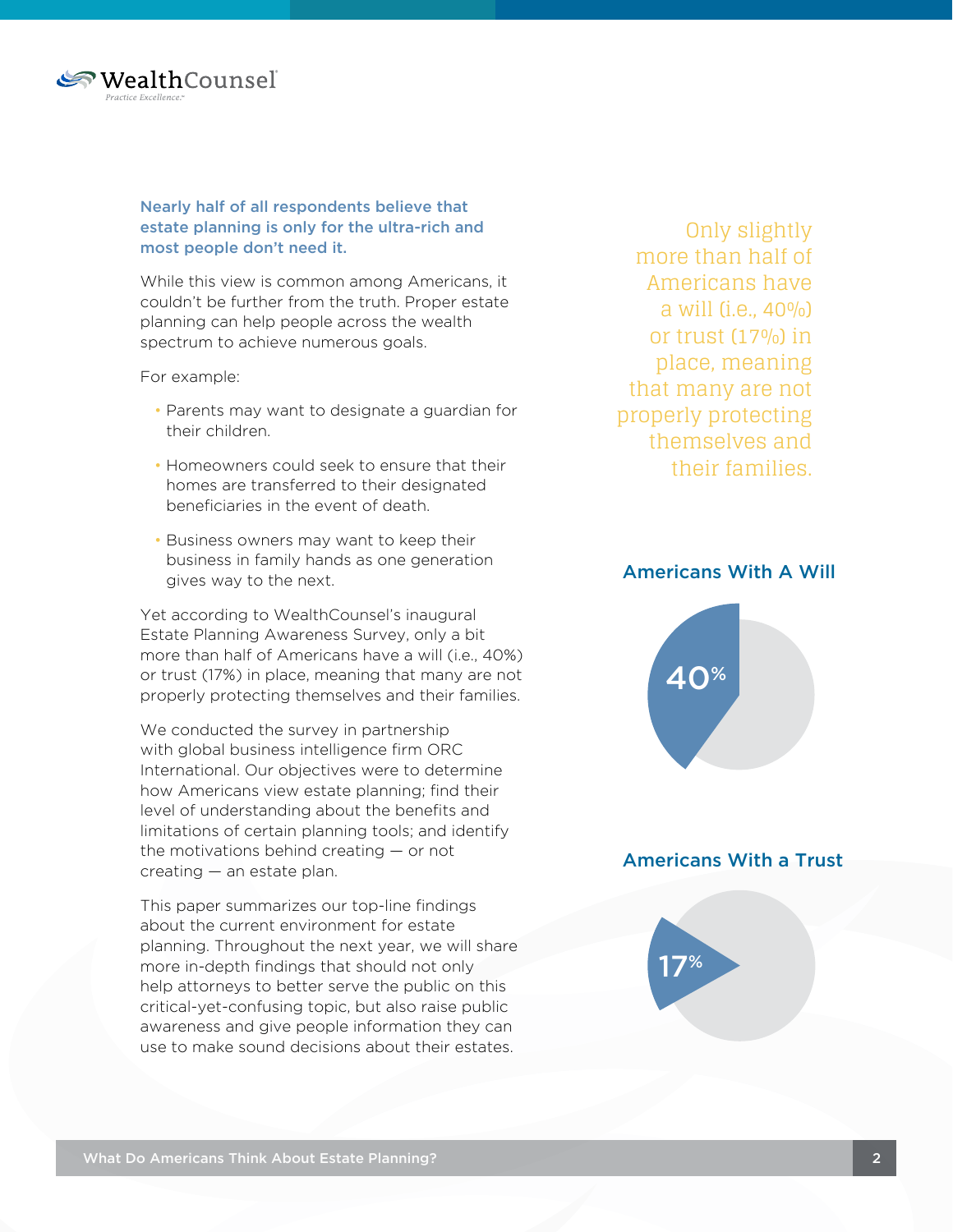

#### "Confusion" Best Describes How Americans Feel About Estate Planning

Based on the survey results, it's fair to say that Americans are confused about estate planning: Three-quarters of respondents (74%), in fact, answer affrmatively when asked whether estate planning is a confusing topic.

Some of this relates to the erroneous belief, shared by half of respondents, that estate planning is only for the wealthiest people. Forty-seven percent think that estate planning is primarily for those who are most prosperous, while 49% say their assets aren't worth enough for them to even consider having an estate plan. And only 3% mention the word "trust" — a fundamental planning tool for all that, typically, is associated with the wealthy  $-$  when asked what estate planning means.

As a result of these misconceptions, 61% say that a will is enough to meet their estate-related needs.

### Attorneys Are the Go-To Source for Estate Planning Guidance

Given the perception of estate planning as a confusing topic, it makes sense that three-quarters (74%) of Americans value professional guidance in learning more about it.

And who do they think can best provide such guidance? Not surprisingly, attorneys are the clear choice as the top source of information on estate planning. About threequarters of all respondents (76%) — and Millennials more specifcally (73%) — think an attorney is an essential element in creating an estate plan.

Among respondents who report having an estate plan in place, a signifcant number turn to attorneys over other sources of information. For example, 42% say that an attorney was their frst choice for information when they were creating an estate plan, and only 8% turned to online legal services when frst seeking advice on how to develop a plan.

But even with such a strong consensus on where to go for guidance, the survey reveals another point underscoring the public's general sense of confusion about estate planning: more than half of respondents (53%) say that it's difficult to find an advisor they trust to create an estate plan. This suggests that attorneys have a built-in opportunity both to educate the public about planning and make their own services better known.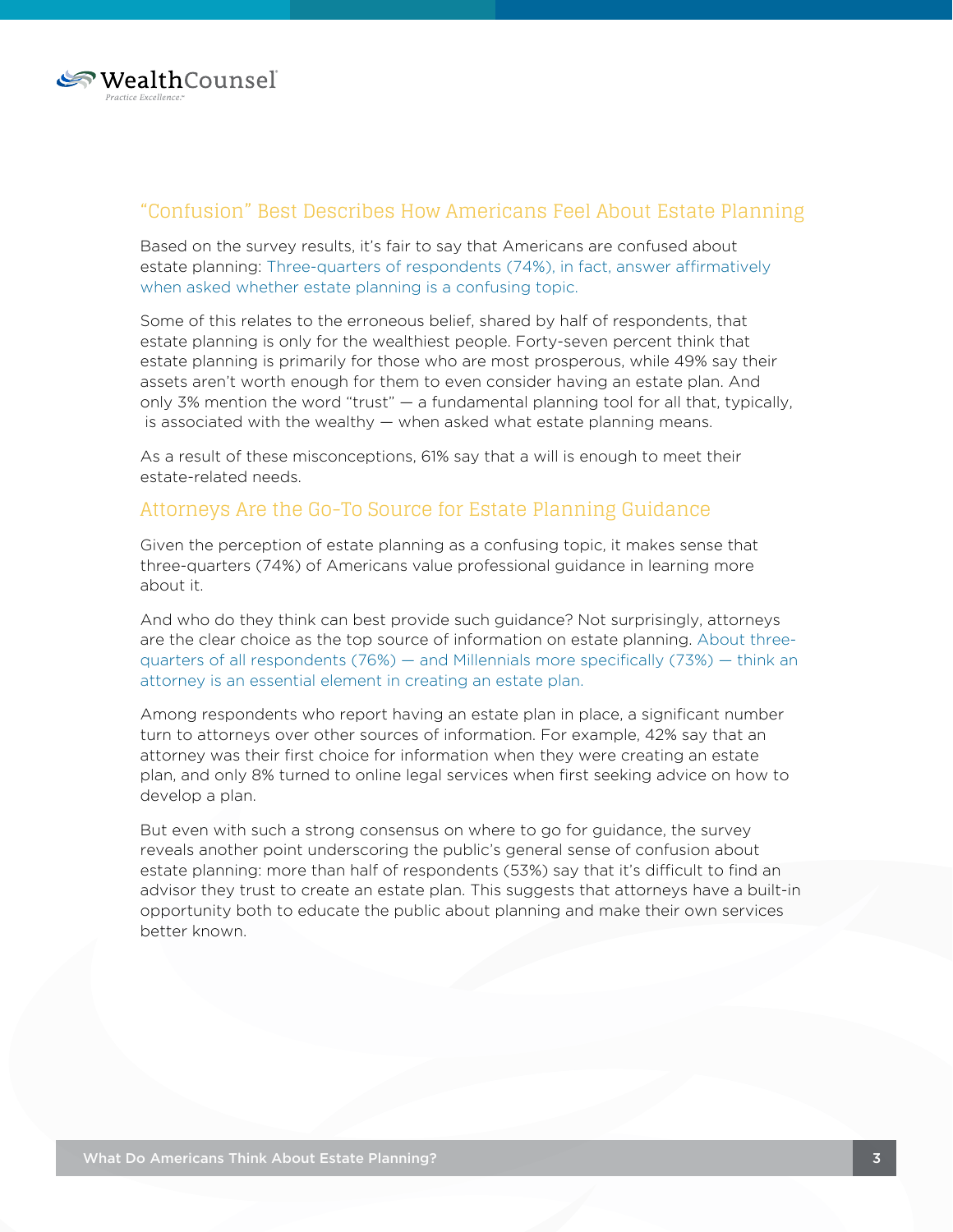

# The Gap in Knowledge of Estate Planning is Substantial

The saying "perception is reality" aptly describes how Americans view estate planning. The difference between what they think they know about estate planning and the actual outcomes from a properly structured plan can be considerable.

Our survey fnds that substantial gaps in knowledge exist around three major areas: health and family; courts and confict; and business and tax implications.

Health and Family. When it comes to matters involving health and family two concerns for which sound estate planning is critical — Americans appear simultaneously informed and uninformed.

For instance, 71% of respondents say that having a well-thought-out plan would help them feel like a good spouse or parent, implying an awareness of the benefts that planning can offer spouses and children.

But another fnding makes it clear that such awareness is theoretical, at best. Exactly half of all respondents don't know that estate plans can be used to provide a guardian for a minor, and the corresponding number for surveyed Gen Xers is 44%.

Less than half (45%) tell us that they understand that estate planning can be used to express an individual's wishes related to personal healthcare decisions, e.g., whether to maintain or remove life support in the event of grave illness.

When responses to this question are viewed by age group, however, the picture becomes muddier. Well over half (58%) of baby boomers say that estate plans can be used to establish personal healthcare directives. Among Millennials, this number is about one-quarter (24%).



Well over half (58%) of baby boomers say that estate plans can be used to establish personal healthcare directives. Among Millennials, this number is about one-quarter (24%).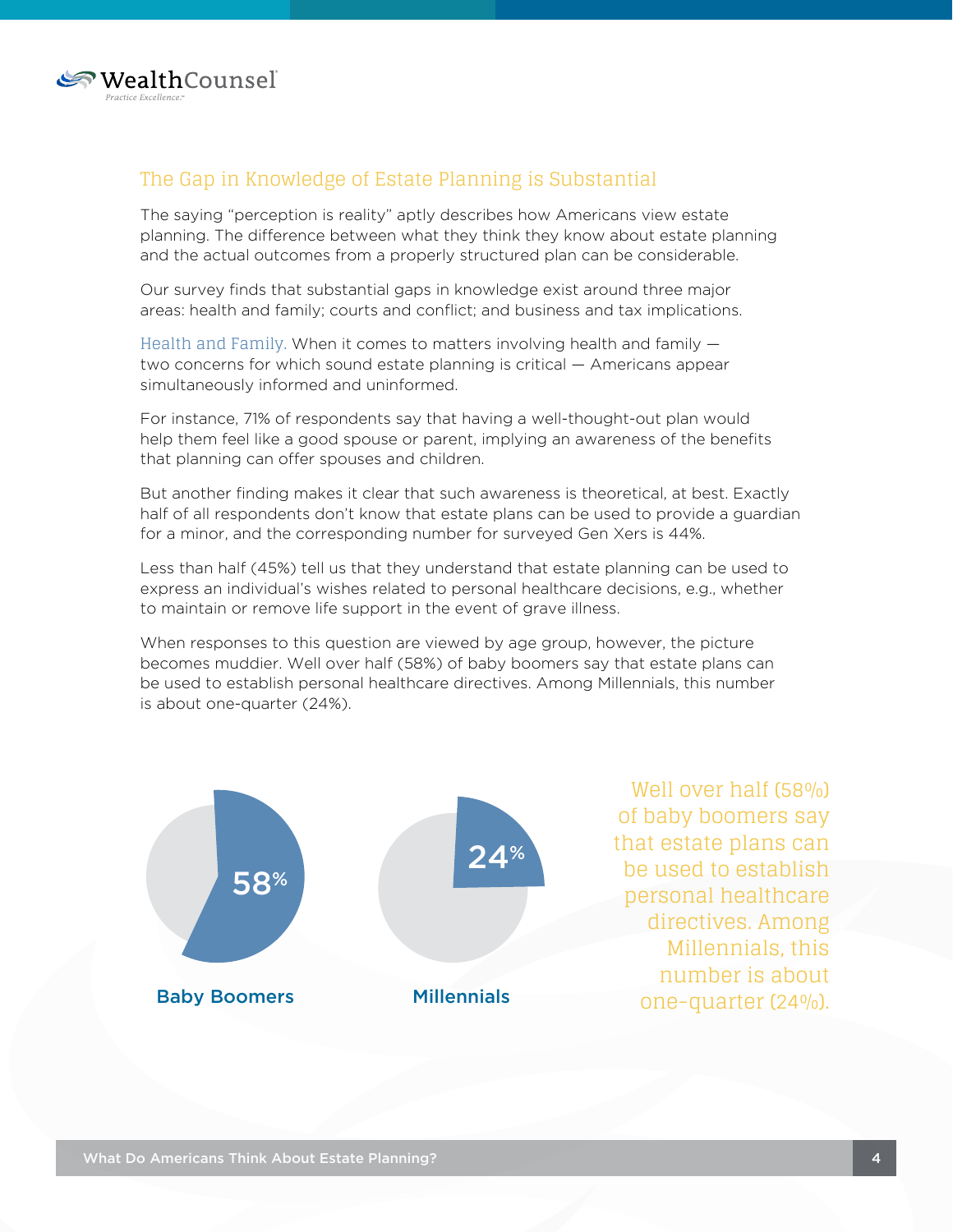

Courts and Confict. Legal disputes involving estate plans and wills  $-$  or the lack of them  $$ are numerous and can be very costly in terms of familial harmony, money, or both. Recent headline-grabbing cases include those of the musician Prince, who died suddenly without a will, and ailing media mogul Sumner Redstone.

Such disputes often occur among the not-so-richand-famous as well: More than one-third (35%) of respondents have either personally experienced, or known someone who has experienced, family confict as the result of not having an estate plan or comprehensive will. Furthermore, more than half (53%) of those who have established a trust did so specifically to reduce family conflict.

Despite this direct knowledge of what can happen, 50% of respondents with a will believe that wills protect them from probate court after they pass away, and more than two-thirds (70%) don't know that wills offer only limited protections.

Business and Tax Implications. The aware/ unaware duality certainly applies to issues involving taxes and business.

Three-quarters (74%) of respondents say they'd be more likely to create an estate plan if it would help lower their families' tax obligations, even as more than half (54%) believe that estate planning is mostly done to reduce or eliminate taxes.

Many Americans remain unaware that a properly structured estate plan can not only achieve tax reduction and/or elimination, but also accomplish other important goals. More than half of respondents, for example, don't know they could use an estate plan to help with charitable giving (52%); provide tax protections (53%); and facilitate the transfer of a business (58%).

Nevertheless, more than half (53%) of respondents say they would feel more successful if they created an estate plan, suggesting some knowledge of planning's business benefits.



More than half (53%) of those who have established a trust did so specifically to reduce family confict.

More than half (53%) of respondents said they would feel more successful if they created an estate plan.